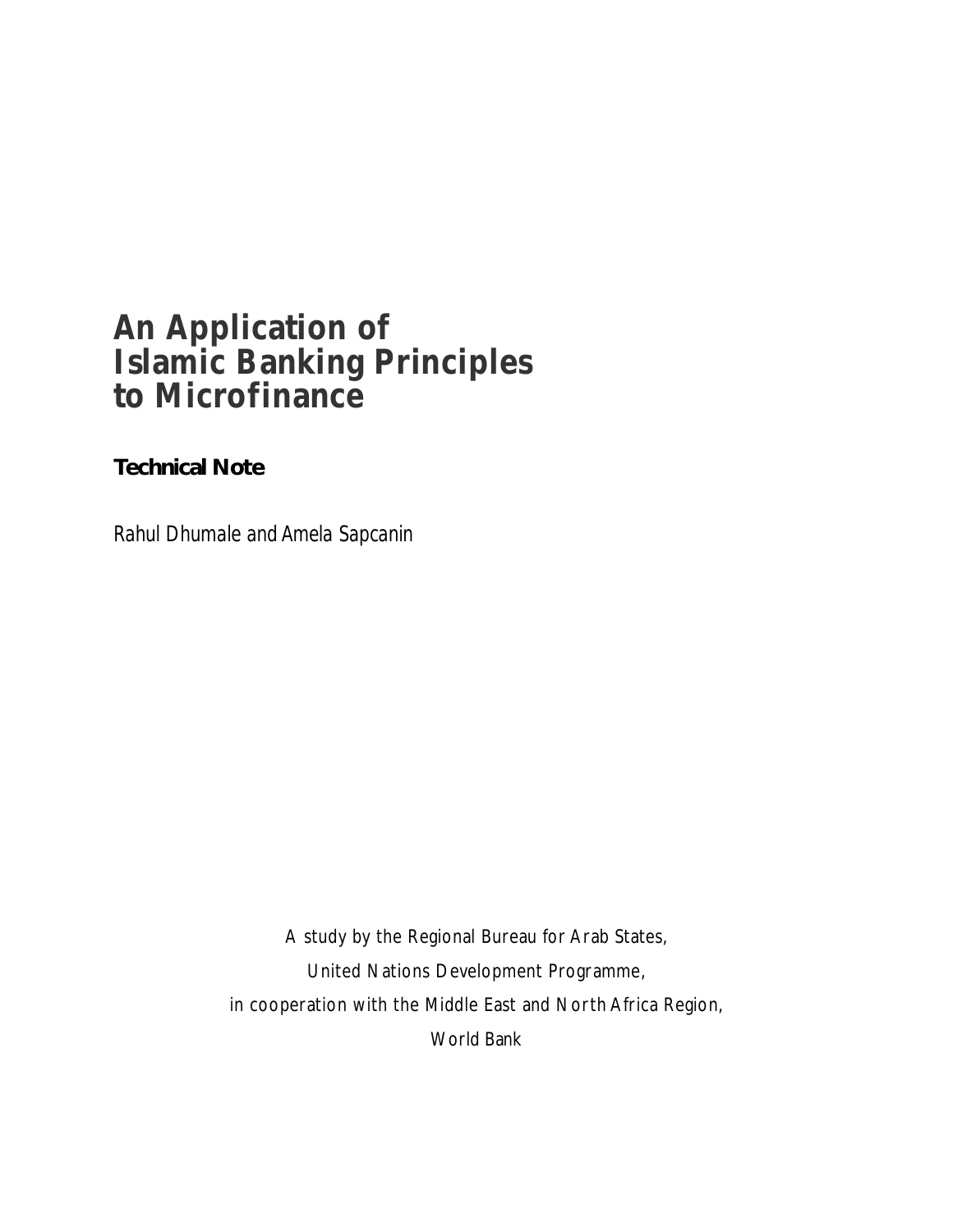*The authors are grateful to the United Nations Development Programme's Regional Bureau for Arab States for funding this study. They also thank Ahmed Abou El Yazeid, Judith Brandsma, Nemat Shafik (World Bank), Abbas Mirakhor (International Monetary Fund), Rohil Hafeez, Bassel Hamwi (International Finance Corporation), and William Tucker for invaluable comments and insights on previous drafts. This report was edited by Paul Holtz and laid out by Wendy Guyette, and the cover was designed by Laurel Morais, all with Communications Development Incorporated.*

*The findings and recommendations expressed in this report are entirely those of the authors and should not be attributed in any manner to the United Nations Development Programme or the World Bank.*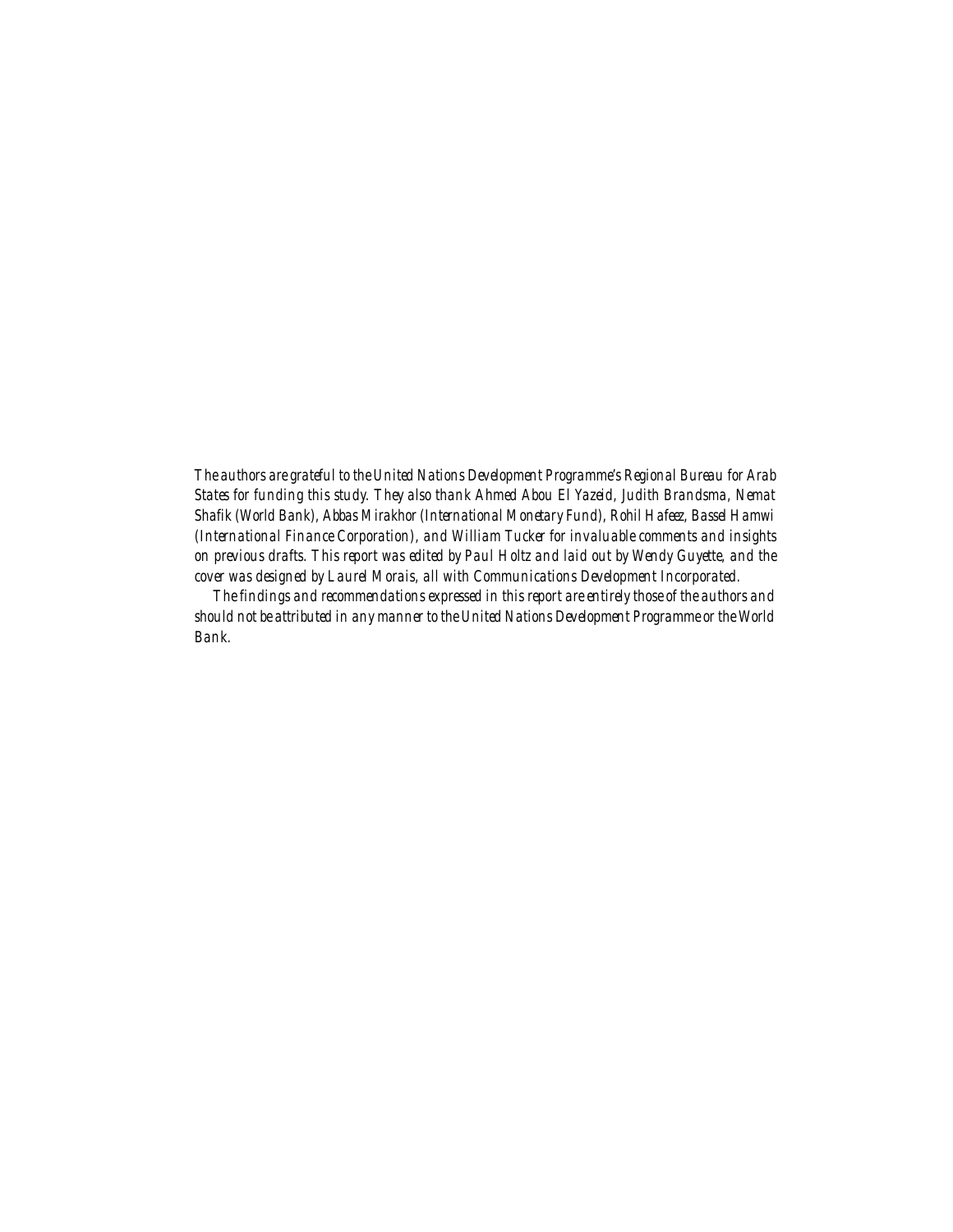# **Contents**

### **A nexus between Islamic banking and microfinance? 1**

### **Islamic banking—promoting equity with a range of tools 2** Different interpretations 2 Different instruments 3

### **Microfinance—providing credit to the entrepreneurial poor 6**

### **Combining Islamic banking with microfinance 8**

A mudaraba model 8 A murabaha model 10 Experience with mudaraba and murabaha in microfinance 11

## **Conclusion 13**

**References 14**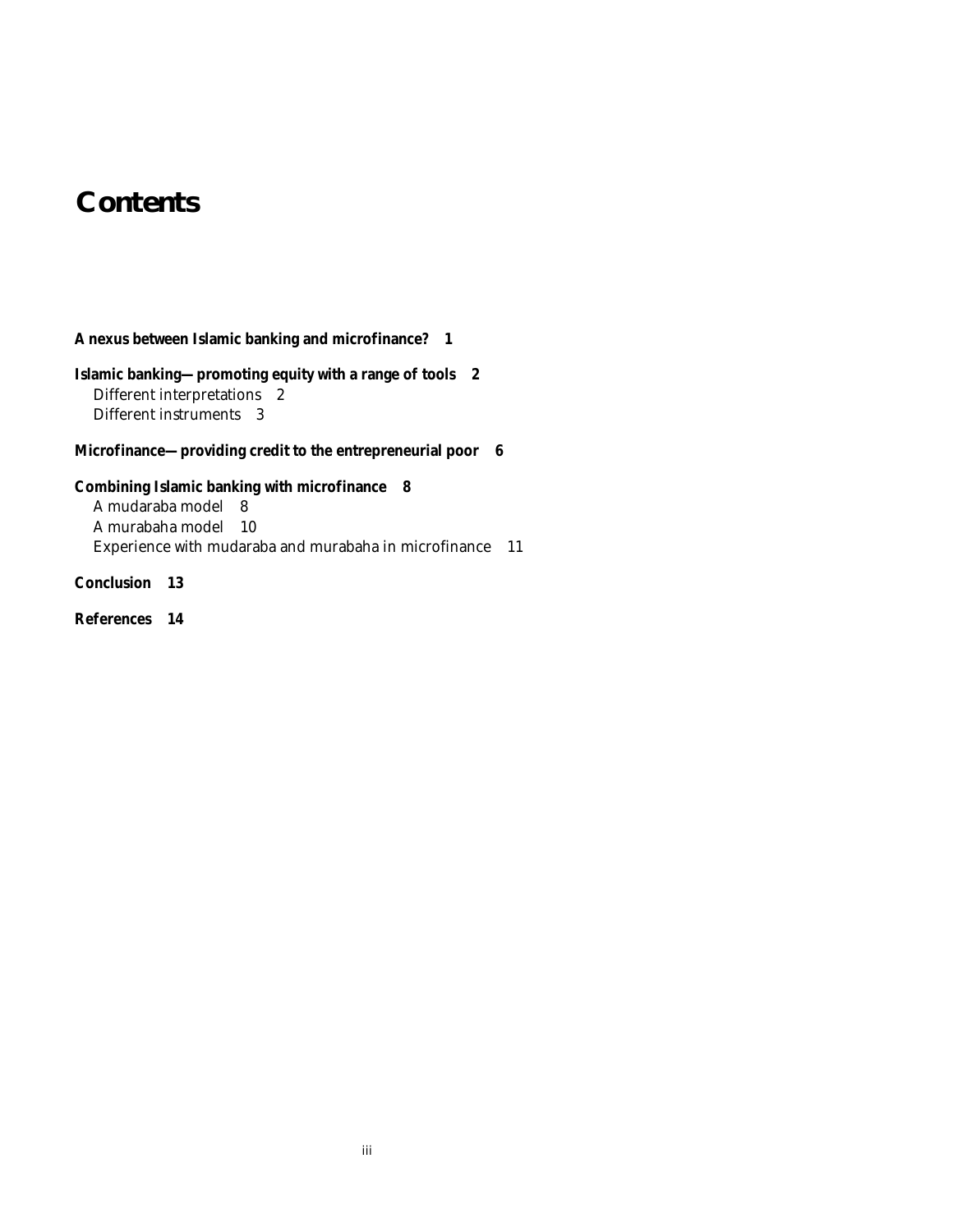## **A nexus between Islamic banking and microfinance?**

Slamic banking has grown significantly<br>over the past 20 years, with estimated<br>deposits surpassing \$80 billion in more<br>than 45 countries. Annual turnover is curslamic banking has grown significantly over the past 20 years, with estimated deposits surpassing \$80 billion in more rently estimated at \$70 billion and is projected to pass \$100 billion by 2000 (O'Sullivan 1994, p. 7). More than 100 Islamic banking institutions are in operation, ranging from pure Islamic banks to smaller *sharia* banking units in conventional banks and investment houses. As one of the fastestgrowing segments of the financial services market in the Islamic world—for the past five years annual growth has averaged 15 percent—these institutions have attracted a lot of attention. Moreover, the guiding principles of Islamic finance draw curiosity from Muslims and non-Muslims alike as they try to understand how a system that prohibits the receipt and payment of interest has become so widespread.

Although Islamic financial practices are founded on the core belief that money is not an earning asset in and of itself, there is more to the system's underlying tenets. Islamic religious law—that is, sharia—emphasizes ethical, moral, social, and religious factors to promote equality and fairness for the good

1

of society as a whole. Although this analysis of Islamic banking focuses on its economic aspects, the system can be fully understood only in the context of Islamic attitudes toward ethics, wealth distribution, social and economic justice, and the role of the state. Principles encouraging risk sharing, individual rights and duties, property rights, and the sanctity of contracts are all part of the Islamic code underlying the banking system.

In this light, many elements of microfinance could be considered consistent with the broader goals of Islamic banking. Both systems advocate entrepreneurship and risk sharing and believe that the poor should take part in such activities. At a very basic level, the disbursement of collateral-free loans in certain instances is an example of how Islamic banking and microfinance share common aims. Thus Islamic banking and microcredit programs may complement one another in both ideological and practical terms. This close relationship would not only provide obvious benefits for poor entrepreneurs who would otherwise be left out of credit markets, but investing in microenterprises would also give investors in Islamic banks an opportunity to diversify and earn solid returns.

Islamic banking and microcredit programs may complement one another in both ideological and practical terms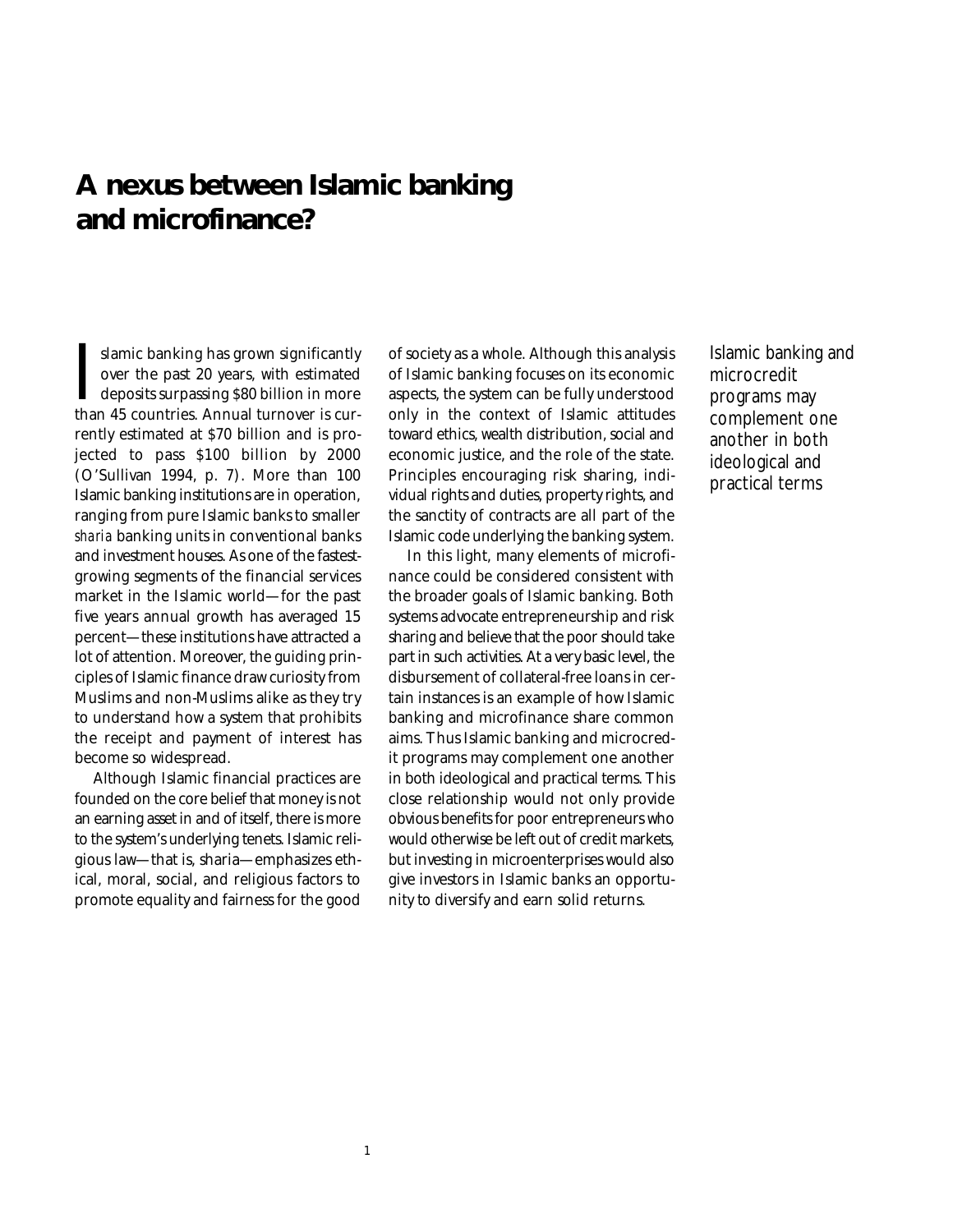## **Islamic banking—promoting equity with a range of tools**

Interest-free lending is a basic tenet of Islamic banking

s noted, Islamic banking is a fast-<br>growing sector in Middle Eastern<br>financial markets and other Islamic<br>parts of the world (Indonesia, Malaysia). Its growing sector in Middle Eastern financial markets and other Islamic role is also increasing in the West. Moreover, this growth has not been limited to a particular sector of the banking industry. What are the foundations and features of Islamic banking?

#### **Different interpretations**

An important Islamic commitment is the denouncement of usury—that is, the lending of money at exorbitant interest rates. According to the literature, in the pre-Islamic era *riba*—literally translated as excess, expansion, addition, or growth—referred to the practice of lending. Debtors had to pay a fixed amount above the principal borrowed from lenders for the use of the money. This additional amount, which depended on the predetermined rate, was called *al-riba.*

Most Muslim scholars believe that riba is prohibited, but there are subtle differences in interpretation. Siddiqui (1995, pp. 43–44) states that "a controversy has arisen that interest paid by banks on deposits or charged on advances is not tantamount to riba and is hence permissible." Ayub (1995, pp. 34–35) says that "if someone indulges in trading (undertakes risk), the profit earned on it will be permissible. But earning money by the act of loaning is *haram* [in discord with the Islamic code]." The discussion among scholars includes analyses of whether the Koran prohibits the use of interest altogether. Some scholars believe that interest should be prohibited only when money is lent at exorbitant interest rates that exploit the borrower. Thus interest may be lawfully allowed under certain conditions—including loans made by governments to induce savings, as a form of punishment for debtors, to finance trade, and to finance productive investments.

Other scholars are indifferent to the purpose for which the interest is being charged and consider all forms of riba to be unlawful. The main arguments here are that Islam does not allow gain from a financial activity unless the financial capital is also exposed to the risk of potential loss; and that interest reinforces the tendency for wealth to accumulate in the hands of a few, thereby diminishing man's concern for his fellow man (Lawai 1994, p. 8).

Thus it is not surprising that most Islamic banking strategies have tried to remove all forms of fixed nominal interest rates. (Muslim scholars make no distinction between nominal and real interest rates; it is assumed that all interest rates are real and therefore are considered to hamper investment and employment.) But the abolishment of fixed interest rates does not mean that no remuneration is paid on capital. Profit-making is acceptable in Islamic society as long as these profits are not unrestricted or driven by the activities of a monopoly or cartel (Lawai 1994, p. 10). Islam deems profit, rather than interest, to be closer to its sense of morality and equity because earning profits inherently involves sharing risks and rewards. Profit-making addresses the Islamic ideals of social justice because both the entrepreneur and the lender bear the risk of the investment.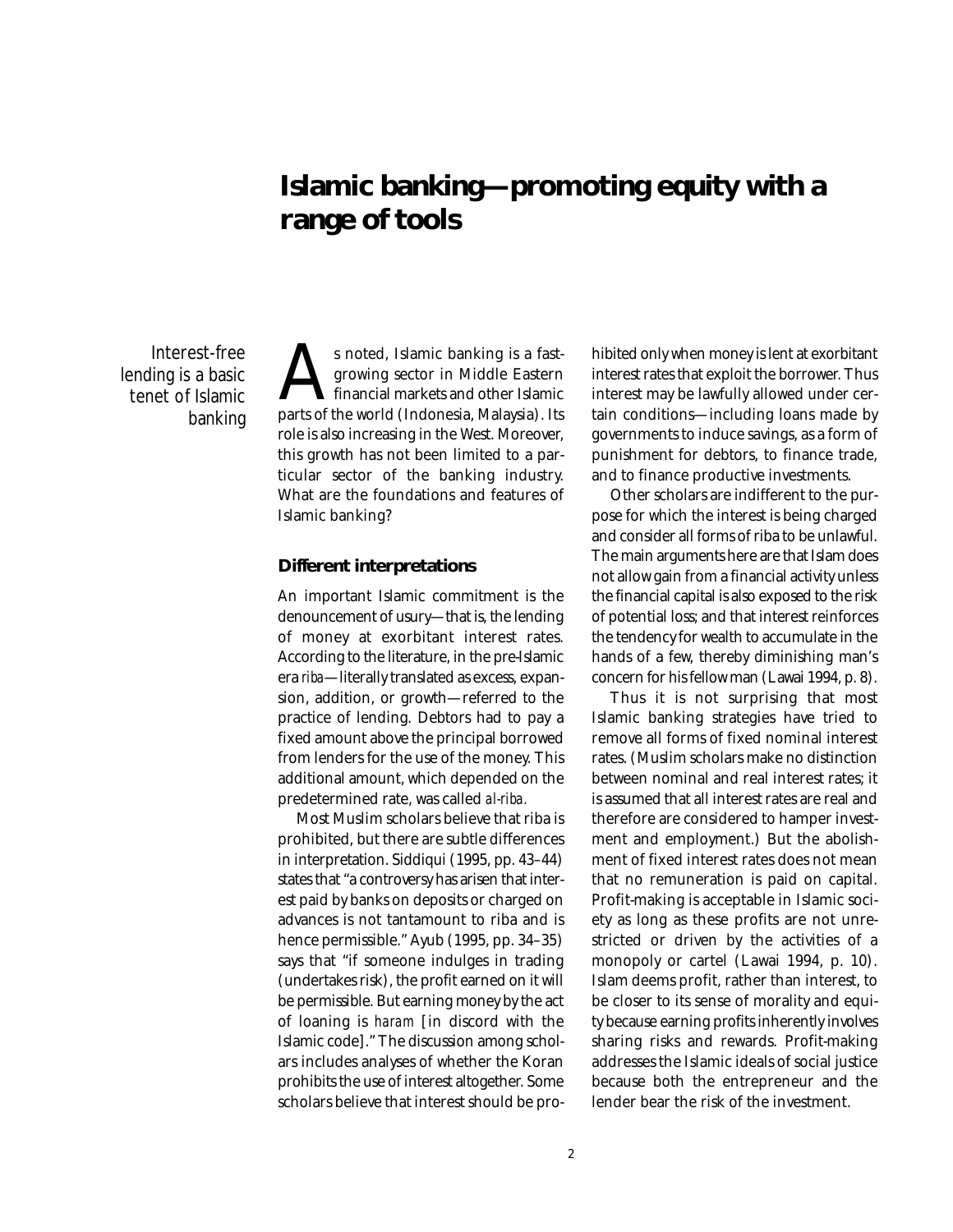One result of this attitude toward profit is that Islamic banking innately addresses the imperfect information and credit rationing problems that often exist between lenders and borrowers in conventional banks. Imperfect information occurs when one party has more and better information than the other party.1 This inefficient distribution of information leads to credit rationing. In extreme cases, given an aggregate level of available credit and a perfectly elastic supply curve, lending institutions establish a credit hierarchy. As a result not all borrowers willing to pay a similar rate are able to receive credit. Such rationing can damage the real sector of the economy, especially when it prevents productive investments from being financed. Again, the profit- and loss-sharing schemes advocated under the Islamic principle of cooperation (*shirakat*) allow all parties—including investors, savers, and financial institutions—to play an active role in the economic process and avoid credit-rationing problems. In fact, given the increased risks from investment returns based solely on profits, an argument can sometimes be made for banks to play a more active role in project management to oversee their investments.

In Islamic finance the technical term for a transaction between an entrepreneur and the suppliers of funds is *mudaraba* (see below). Two of the conditions for a mudaraba-type venture show the level of partnership implicit in Islamic contracts:

- The gross or net return on capital or entrepreneurship should not be predetermined.
- Partners should share not only profits but also losses in proportion to their shares in the enterprise (Hasanuzzaman 1994, p. 7).

The bargaining terms between the two parties involved in the transaction can vary substantially and are determined by contracts. In a business based on mudaraba, each partner shares an agreed portion of the profits, which may or may not be predetermined, according to the contract.

#### **Different instruments**

The literature separates Islamic banking into three main activities: concessional financing, trade financing, and participatory mechanisms (figure 1; Errico and Farahbaksh 1998, p. 6). Within these activities are various contractual forms that conform fully to the tenets of profit and loss sharing. The more commonly used profit- and loss-sharing transactions are mudaraba (partnership), *musharaka* (equity participation), and *musaqat* and *muzar'ah* (specific counterparts in mudaraba contracts). All of these loan products appear to include a degree of uncertainty regarding the eventual returns due to the entrepreneur and to the Islamic bank. Other lending contracts used in Islamic banking include *qard al-hasanah* (benevolent loan), *bai'mua'jjal* and *bai'salam* (sales contracts), *ijara wa iqtina'* (leasing), *murabaha* (cost plus markup), and *jo'alah* (service charge).

#### *Profit- and loss-sharing schemes*

Under a mudaraba contract the bank provides the capital needed for a project while the entrepreneur offers labor and expertise. The profits (or losses) from the project are shared between the bank and the entrepreneur at a fixed ratio. Financial losses are assumed entirely by the bank; the liability of entrepreneurs is limited to their time and effort. In cases of proven negligence or mismanagement by entrepreneurs, however, they may be held responsible for the financial losses. These types of contracts are most common in investment projects in trade and commerce that are capable of achieving full operational status in a short period. The contract between the bank and the entrepreneur is known as *restricted mudaraba* because the bank agrees to finance specific investments by specific entrepreneurs and to share relative profits according to an agreed percentage. To engage in mudaraba transactions a bank must meet the following legal obligations:

• The bank should not request collateral to reduce its credit risk on these transac-

Under a mudaraba contract the bank provides the capital needed for a project while the entrepreneur offers labor and expertise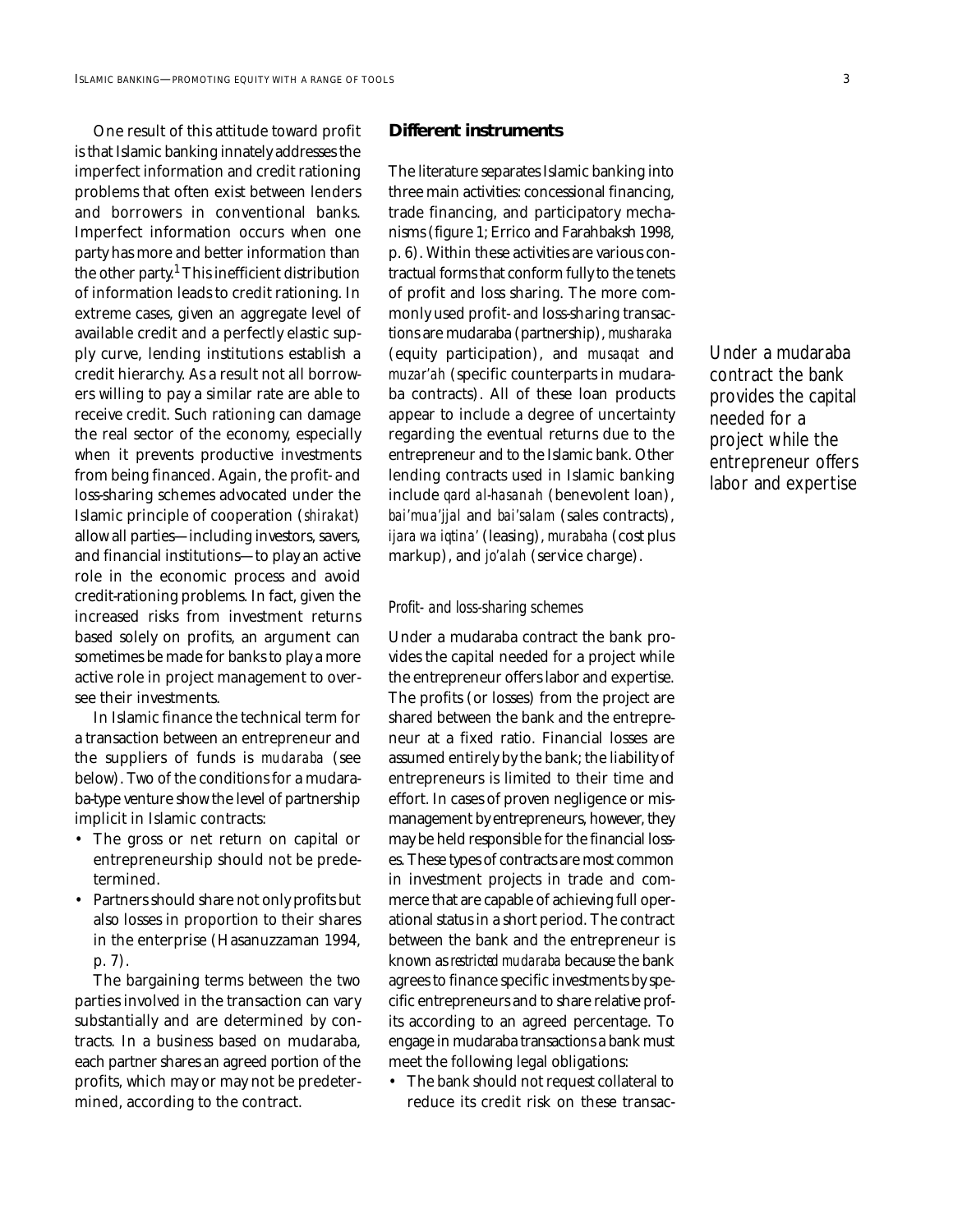

**Figure 1. Types of Islamic banking contracts**

*Source:* Kazarian 1993; Iqbal and Mirakhor 1987.

tions, and thus bears the entire financial risk. Collateral may, however, be requested to reduce moral hazard.

- Profit-sharing rates must be determined only as a a percentage of the profit, not a lump sum payment. In some cases the bank may receive part of the principal from the borrower at the end of the period if a surplus exists. In cases of loss, the entrepreneur will not be liable unless found guilty of negligence or mismanagement.
- The entrepreneur exercises full control over the business; however, supervision by the bank is permitted (Iqbal and Mirakhor 1987).

Musharaka is an equity participation contract in which the bank is not always the only provider of funds. The distinguishing features of this type of contract are the nature of the business activity and the duration of the gestation period for the business. Two or more partners contribute to the capital and expertise of an investment. Profits and

losses are shared according to the amounts of capital invested. This type of transaction has traditionally been used to finance medium- and long-term investments. Banks have the legal authority to participate in the management of the project, including sitting on the board of directors. Each investor's rights correspond to their amount of equity capital in the enterprise.

Musaqat is a specific type of musharaka contract for orchards. In this case the harvest is shared among all the equity partners according to their contributions.

Muzar'ah is essentially a mudaraba contract in farming where the bank can provide land or funds in return for a share of the harvest.

Direct investments are similar to transactions in Western banking and thus require the greatest discretion. Islamic banks cannot invest in the production of any good or service that might even appear contrary to the ethical and moral values of Islam. Banks can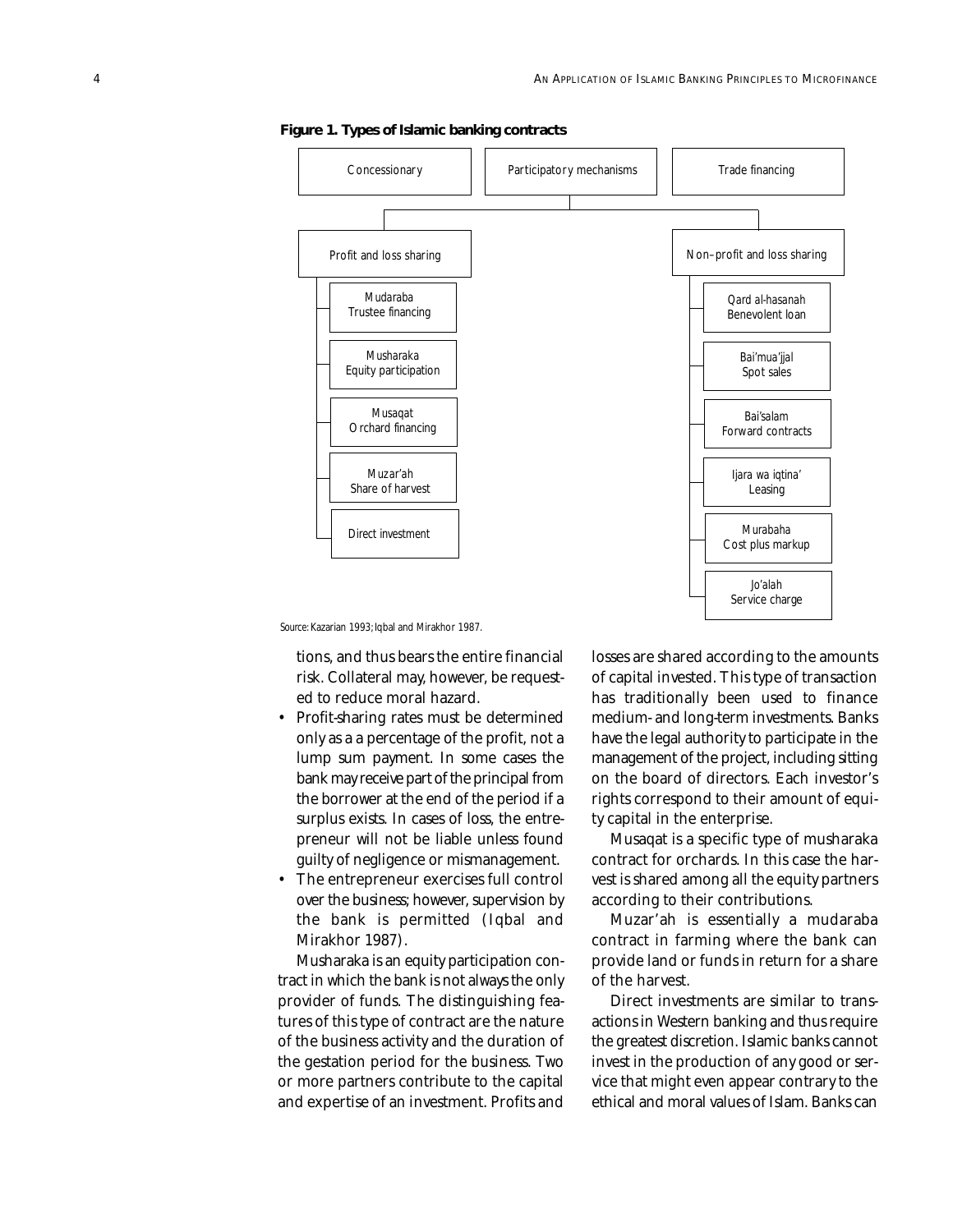vote according to their share and may join the board of directors.

#### *Non–profit- and loss-sharing schemes*

Qard al-hasanah are loans with zero return that the Koran encourages Muslims to make to "those who need them." Banks are allowed to charge a service fee to cover the administrative and transactions costs of these loans so long as such costs are not related to the maturity or amount of the loan.

Bai'mua'jjal are deferred payment or spot sales in which the seller of a product accepts deferred payments in installments or in a lump sum. The price is agreed on between the buyer and seller at the time of the sale, and the seller is not allowed to include any charge for deferring payments.

Bai'salam and *bai'salaf* are similar to forward contracts, with the buyer paying the seller the fully negotiated price of a product that the seller promises to deliver at a future date. The quality and quantity of the products involved in this type of transaction must be capable of being specified at the time of the contract.

Ijara wa iqtina' involves pure leasing (*ijara*) or lease purchase (ijara wa iqtina') transactions in which a party leases a specific product for a specific sum for a given period. In lease purchase arrangements a portion of each payment is applied to the final purchase of the product, at which time ownership is transferred to the leaseholder.

Murabaha is a common instrument used for short-term financing based on the conventional concept of purchase finance or cost plus markup sales. The seller reports to the buyer the cost of acquiring or producing a good, then a profit margin is negotiated between the two parties. Payment is usually made in installments.

Jo'alah are service charges that usually occur during transactions of various services. They often occur when the buyer of a service agrees to pay the provider a specified fee according to a contract.

The main difference between transactions that do not involve profit and loss sharing and those that do is that returns for the former may be calculated at the final stage as a fixed percentage of the total investment. However, none of these contracts can be legally negotiated to provide a fixed rate of return. Islamic banks may occasionally add an extra fee to compensate themselves for costs incurred by the additional transactions they must undertake. Thus these instruments appear similar to those in conventional banks, where risk aversion and risk pooling are important factors. All of the above instruments, however, conform to the Islamic code, because their rates of return are related more to the transaction than to time.

The application of religious principles to banking practices may affect the continued development of Islamic banking. At present, most banks seek approval from their religious boards and shariah advisers before marketing new financial instruments. A standardized regulatory and legal framework could help assimilate Islamic institutions into international markets. As it stands, Islamic banks occasionally experience difficulties when attempting to explain their practices in countries or systems that are not based on Islamic principles.

### **Note**

1. Asymmetric information—a common imperfect information problem—in its simplest form creates a situation described by Akerlof's Lemons Problem. The Lemons Problem describes how buyers and sellers in a used car market cannot clear the market because sellers of low-quality cars have an incentive to falsely advertise their cars as being of good quality (and thus demand a higher price) while, because of asymmetric information, buyers cannot know whether cars are of good or bad quality. Both buyers and sellers lose, for buyers would pay more for a better car and owners of good cars cannot sell their cars at a price that would be mutually acceptable in the presence of complete information.

None of the contracts can be legally negotiated to provide a fixed rate of return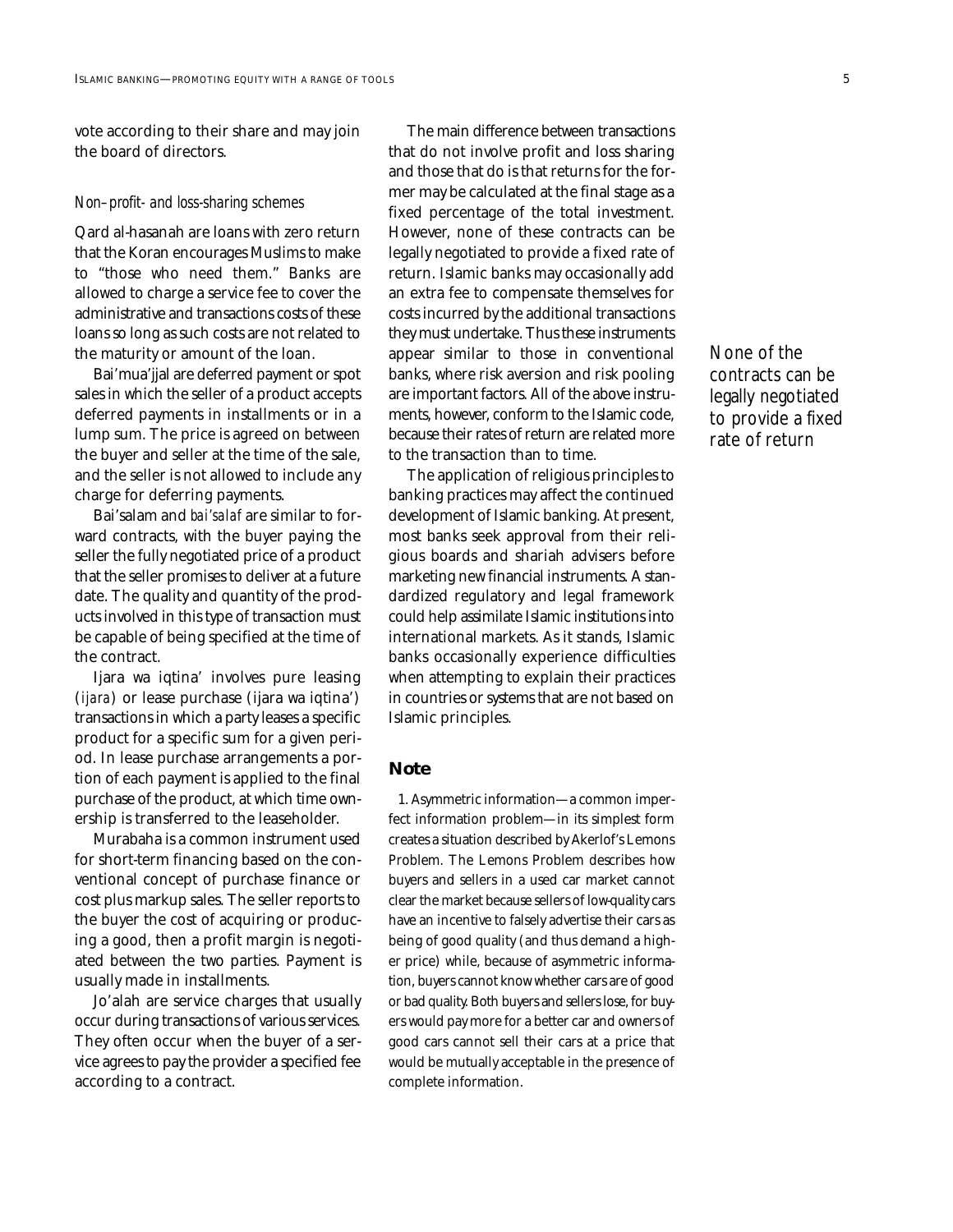## **Microfinance—providing credit to the entrepreneurial poor**

**Microenterprises** provide jobs and help the entrepreneurial poor generate income and alleviate poverty

**M** financial services—such as credit financial services—such as credit preneurial poor that are tailored to their financial services—such as credit and savings services—to the entreneeds and conditions. Good microfinance programs are characterized by:

- Small, usually short-term loans, and secure savings products.
- Streamlined, simplified borrower and investment appraisal.
- Alternative approaches to collateral.
- Quick disbursement of repeat loans after timely repayment.
- Above-market interest rates to cover the high transactions costs inherent in microfinance.
- High repayment rates.
- Convenient location and timing of services (Fruman and Goldberg 1997).

The potential of small-scale enterprises as an alternative to larger, more capitalintensive firms is receiving increasing attention in developing countries, and the focus in the development community is gradually shifting to small firms when it comes to policy and resource allocation. In this light, microfinance is seen as a powerful tool for reaching the poor, raising their living standards, creating jobs, boosting demand for other goods and services, contributing to economic growth, and alleviating poverty. Best practice experience around the world has shown that the poor are bankable and willing to pay a premium for quick, reliable, and convenient financial services (box 1). Successful microfinance institutions have also demonstrated that, when managed in a business-like manner, banking with the poor can be profitable and sustainable.

Microenterprises provide jobs and help the entrepreneurial poor generate income and alleviate poverty. Although the industry has only recently emerged in the Middle East and North Africa, a recent World Bank survey found that more than 60 microfinance programs are active in the region, with an outstanding loan portfolio of nearly \$100 million and more than 112,000 active borrowers (Brandsma and Chaouali 1998). But more effort is needed to address the needs of the at least 4.5 million entrepreneurial poor who lack access to microfinance and who could absorb an estimated \$1.5 billion in loans. Traditional banks in most countries in the region are not adapted to meeting the needs of this group, and many poor entrepreneurs fail to meet the conventional lending standards set by these banks.

The formal financial sector has played a very small role in the development of microfinance programs. The World Bank survey found that only one commercial bank—Egypt's National Bank for Development—is active in the microfinance industry and has established a separate microfinance unit. But several recent developments should be noted: three commercial banks in the West Bank and Gaza recently initiated microfinance operations, and several other banks appear poised to do so as well, including one in Lebanon, two in Yemen, and three in Jordan.

In a conventional banking system, small manufacturers and farmers face significant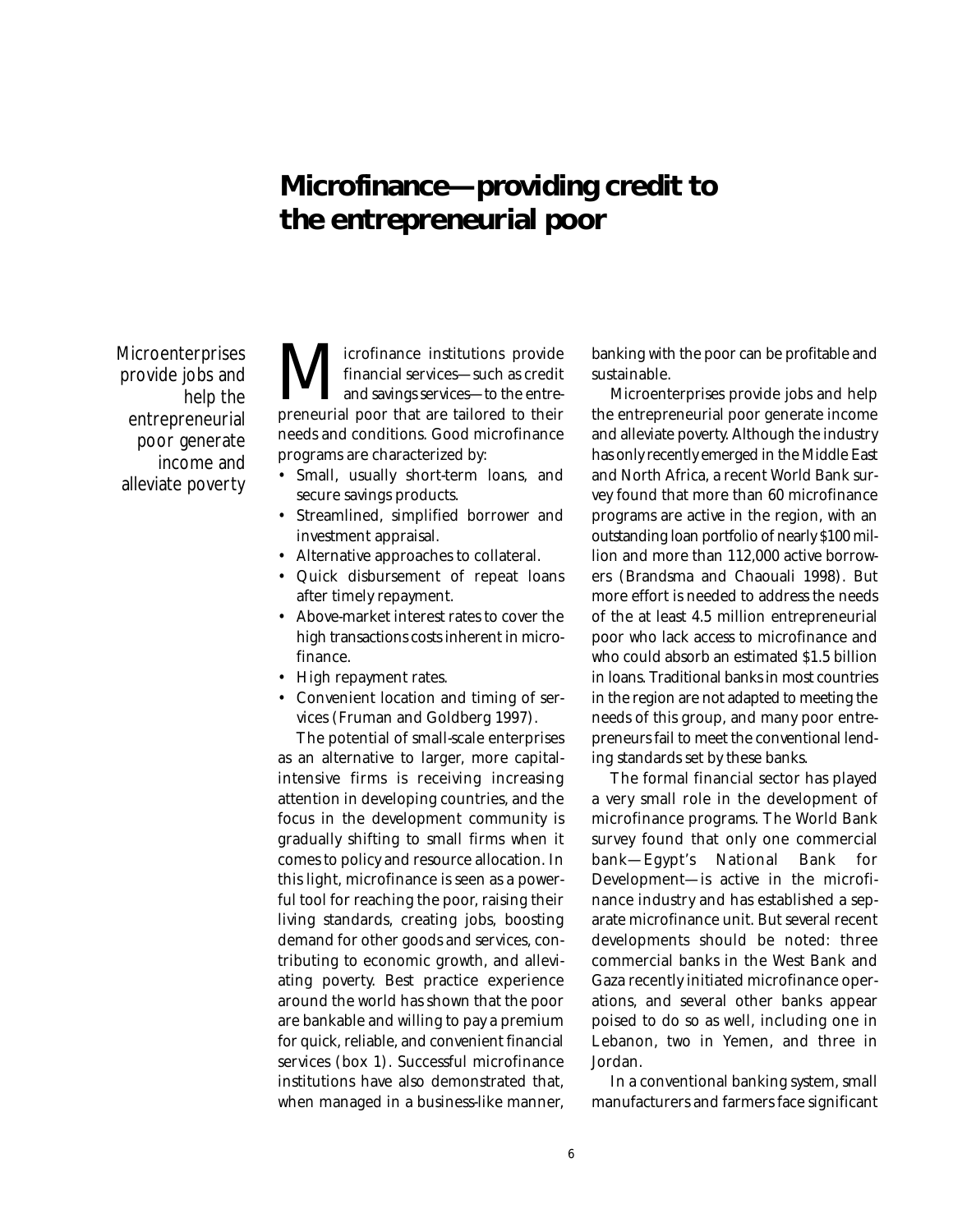#### **Box 1. Guiding principles of best practice microfinance**

Experience in countries as varied as Bangladesh, Bolivia, Egypt, Senegal, Mali, and the West Bank and Gaza shows that the poor are bankable and that savings and credit services can be delivered to the poor on a sustainable basis. The guiding principles underlying best practice microfinance include:

- *Covering costs.* To become sustainable, microfinance institutions—regardless of their institutional setup—must cover their costs of lending. If microlending costs are not covered, the institution's capital will be depleted and continued access of microenterprises to financial services and even the existence of the microfinance institution—will be in jeopardy.
- *Achieving a certain scale.* Successful microfinance institutions have reached a certain scale, as measured by the number of active loans. This number depends on the country setting, lending methodology used, and loan sizes and terms offered.
- *Avoiding subsidies.* Microentrepreneurs do not require subsidies or grants—but they do need rapid and continued access to financial services. Besides, microlenders cannot afford to subsidize their borrow-

*Source:* Brandsma and Chaouali 1998.

obstacles to obtaining the financial resources they need to develop their businesses. Lending instruments are not adapted to the conditions of small borrowers, and short-, medium-, and long-term institutional financing is usually not available to the entrepreneurial poor. A major constraint to financing the poor is their lack of tangible assets to offer as collateral—creating a vicious circle in which microentrepreneurs cannot access finance unless they offer sufficient collateral, cannot possess tangible collateral unless they build a strong productive base, and cannot ers. Subsidies send a signal to borrowers that the government or donor funds are a form of charity, which discourages borrowers from repaying. Moreover, microfinance institutions have learned that they cannot depend on governments and donors as reliable, long-term sources of subsidized funding.

- *Promoting outreach and demand-driven service delivery.* Successful microfinance institutions increase access to financial services for growing numbers of low-income clients, offering them quick and simple savings and loan services. Loans are often short term, and new loans are based on timely repayments. Loans are based on borrowers' cash flow and character rather than their assets and documents, and alternative forms of collateral (such as peer pressure) are used to motivate repayment.
- *Maintaining a clear focus.* It takes time and commitment to build a sustainable microfinance program. Thus mixing the delivery of microfinance services with, for example, the provision of social services is inadvisable because it sends conflicting signals to clients and program staff.

strengthen their productive base unless they get access to finance (Abdouli 1991).

Moreover, financial institutions often perceive small entrepreneurs as yielding smaller profit potential and higher lending costs and risks for the bank. In addition, dealing with a large number of widely dispersed enterprises is demanding, in terms of both time and effort. Borrowers may not be easily accessible, and bank personnel may be separated from clients by differences in language, literacy, and culture. Clients tend to be unfamiliar with the necessary documentation and accounting conventions.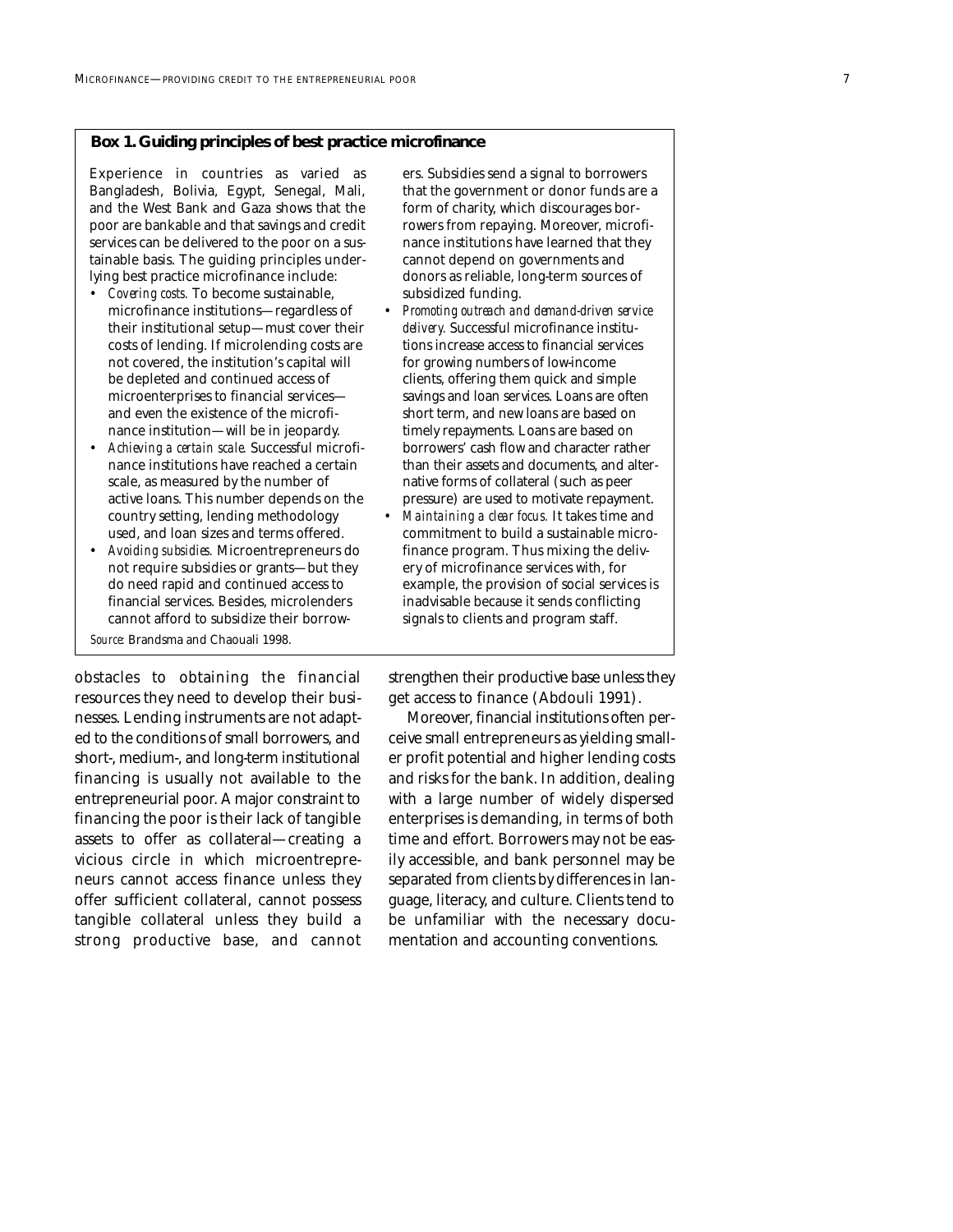## **Combining Islamic banking with microfinance**

In a mudarababased transaction the microfinance program takes "equity" in the microenterprise through the loan

Three basic instruments of Islamic<br>finance could be built into the<br>design of a successful microfinance<br>program: mudaraba (trustee financing), finance could be built into the design of a successful microfinance musharaka (equity participation), and murabaha (cost plus markup; Abdouli 1991).

#### **A mudaraba model**

In a mudaraba-based transaction the microfinance program and the microenterprise are partners, with the program investing the money and the microentrepreneur investing the labor. $1$  (Note that in both mudaraba and musharaka the financing organization and the business work in partnership. But in mudaraba the financier invests only money and the entrepreneur invests labor, while in musharaka both the financier and the entrepreneur invest funds.) The microentrepreneur is rewarded for his or her work and shares in the profit; the program only shares in the profit. The profit-sharing rates are predetermined, but the profit is unknown. In effect, the microfinance program takes "equity" in the microenterprise through the loan. Initially, the program may own 100 percent of the shares and would hence be entitled to its predetermined share of all the profit. But as each loan installment is repaid, the microentrepreneur "buys back" shares. As a result the microfinance program earns less profit with each repayment received.

Consider, for example, a case where the microentrepreneur is a vegetable trader and makes a weekly profit of 1,000. (For simplicity, the units of currency in these examples will be generic.) The microcredit program provides a loan of 10,000 to be repaid in 20 weekly installments. With each loan repayment the entrepreneur buys back a share of 500. Profit per share is 50 (1,000/20). The program and the entrepreneur agree that the program will receive 10 percent of the weekly profit, and the entrepreneur will receive 90 percent.

In the first week the microfinance program owns 100 percent of the shares and is entitled to 10 percent of the weekly profit of 1,000; thus it receives 100. The entrepreneur receives 90 percent of the weekly profit, or 900. The entrepreneur uses 500 of this 900 to buy back one share.

In the second week the microfinance program is entitled to 10 percent of 19/20 of the weekly profit of 1,000, since it now owns only 19 of the 20 shares. Thus the program is entitled to 95. The entrepreneur gets the rest  $(1,000 - 95 = 905)$ . Put another way, the entrepreneur receives (0.90 x 950) + 50. The 950 is the profit to be shared with the program; the 50 is the profit per share. (Remember that the entrepreneur owns the share he "bought back" the previous week for 500; he does not have to share the profit made on his own share.) Again, the entrepreneur uses 500 of his profit to buy back a second share. This process would continue for the 20 weeks of the mudaraba agreement, with the program earning total income of 1,050 and the entrepreneur earning 18,950 (table 1). A conceptual visualization of this loan structure is shown in figure 2; the entrepreneur's repayment schedule is shown in table 2.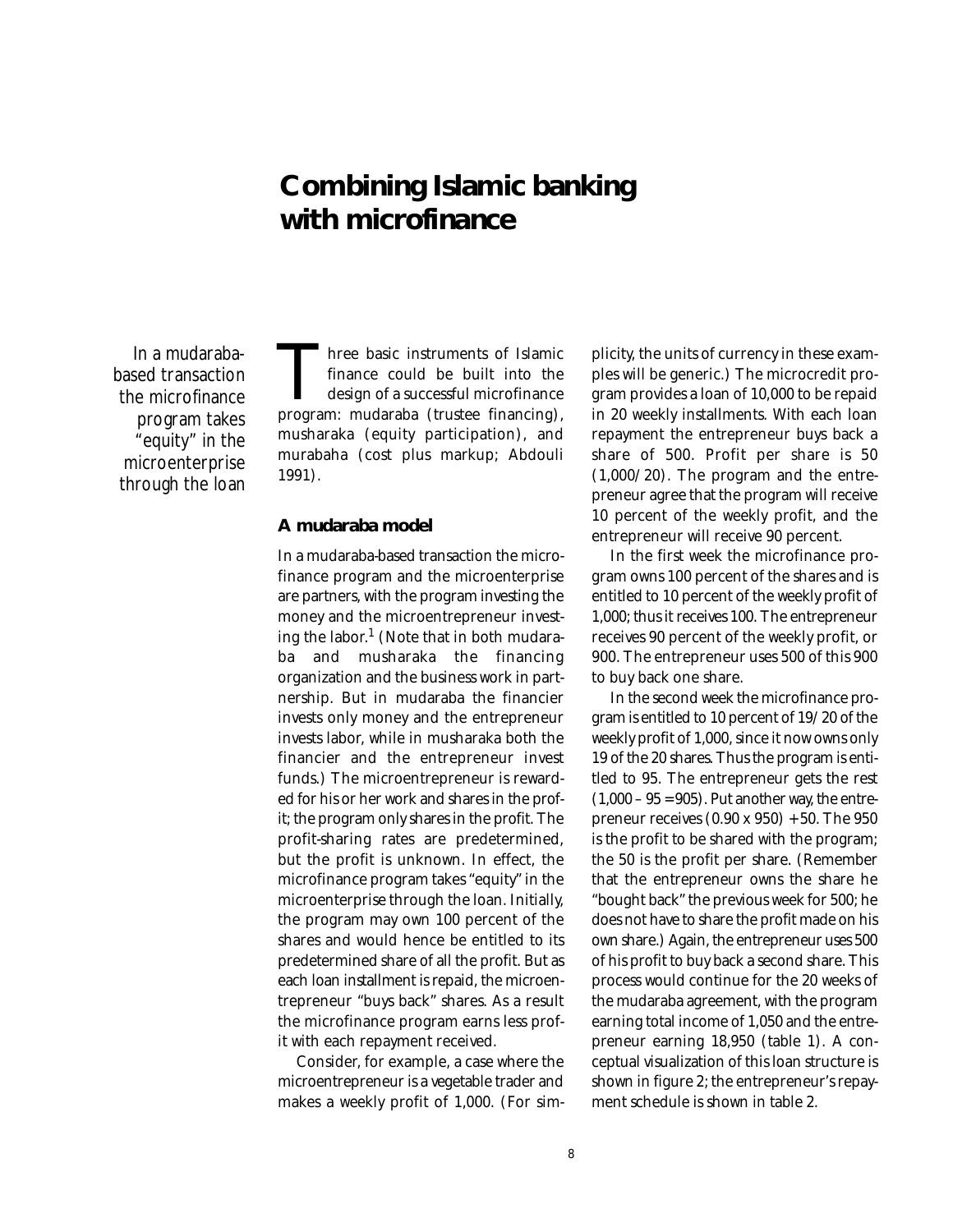| Week           | Profit to be shared          | Program income            | Entrepreneur income            |
|----------------|------------------------------|---------------------------|--------------------------------|
| $\mathbf{1}$   | $20/20 \times 1,000 = 1,000$ | $1,000 \times 10\% = 100$ | $1,000 \times 90\% + 0 = 900$  |
| 2              | $19/20 \times 1,000 = 950$   | $950 \times 10\% = 95$    | $950 \times 90\% + 50 = 905$   |
| 3              | $18/20 \times 1,000 = 900$   | $900 \times 10\% = 90$    | $900 \times 90\% + 100 = 910$  |
| 4              | $17/20 \times 1,000 = 850$   | $850 \times 10\% = 85$    | $850 \times 90\% + 150 = 915$  |
| 5              | $16/20 \times 1,000 = 800$   | $800 \times 10\% = 80$    | $800 \times 90\% + 200 = 920$  |
| 6              | $15/20 \times 1,000 = 750$   | $750 \times 10\% = 75$    | $750 \times 90\% + 250 = 925$  |
| $\overline{7}$ | $14/20 \times 1,000 = 700$   | $700 \times 10\% = 70$    | $700 \times 90\% + 300 = 930$  |
| 8              | $13/20 \times 1,000 = 650$   | $650 \times 10\% = 65$    | $650 \times 90\% + 350 = 935$  |
| 9              | $12/20 \times 1,000 = 600$   | $600 \times 10\% = 60$    | $600 \times 90\% + 400 = 940$  |
| 10             | $11/20 \times 1,000 = 550$   | $550 \times 10\% = 55$    | $550 \times 90\% + 450 = 945$  |
| 11             | $10/20 \times 1,000 = 500$   | $500 \times 10\% = 50$    | $500 \times 90\% + 500 = 950$  |
| 12             | $9/20 \times 1,000 = 450$    | $450 \times 10\% = 45$    | $450 \times 90\% + 550 = 955$  |
| 13             | $8/20 \times 1,000 = 400$    | $400 \times 10\% = 40$    | $400 \times 90\% + 600 = 960$  |
| 14             | $7/20 \times 1,000 = 350$    | $350 \times 10\% = 35$    | $350 \times 90\% + 650 = 965$  |
| 15             | $6/20 \times 1,000 = 300$    | $300 \times 10\% = 30$    | $300 \times 90\% + 700 = 970$  |
| 16             | $5/20 \times 1,000 = 250$    | $250 \times 10\% = 25$    | $250 \times 90\% + 750 = 975$  |
| 17             | $4/20 \times 1,000 = 200$    | $200 \times 10\% = 20$    | $200 \times 90\% + 800 = 980$  |
| 18             | $3/20 \times 1,000 = 150$    | $150 \times 10\% = 15$    | $150 \times 90\% + 850 = 985$  |
| 19             | $2/20 \times 1,000 = 100$    | $100 \times 10\% = 10$    | $100 \times 90\% + 900 = 990$  |
| 20             | $1/20 \times 1,000 = 50$     | $50 \times 10\% = 5$      | $50 \times 90\% + 1,000 = 995$ |
| Total          |                              | 1,050                     | 18,950                         |

**Table 1. Program and entrepreneur profits under the mudaraba example**

From a microfinance perspective this model has several drawbacks. The most important is the uncertainty of the profit. An important assumption in developing this

example was a fixed weekly profit of 1,000. In reality, although microfinance programs have information on local market behavior, weekly profits fluctuate. Fluctuating profits

**Figure 2. Distribution of program and entrepeneur income and ownership under the mudaraba example**

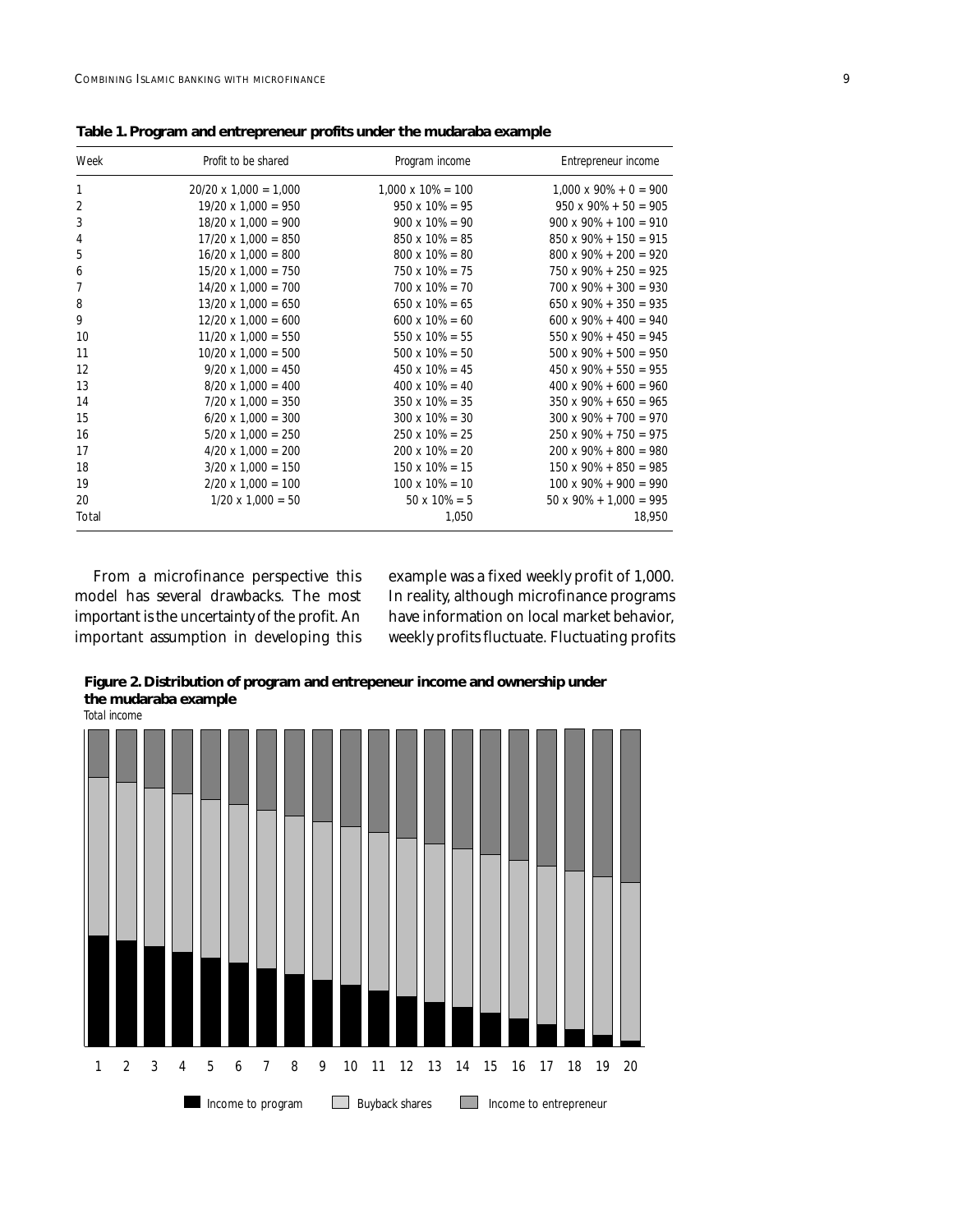**Table 2.The entrepreneur's repayment schedule under the mudaraba example**

| Week | Share<br>buyback | Profit<br>distribution | Total<br>payment |
|------|------------------|------------------------|------------------|
| 1    | 500              | 100                    | 600              |
| 2    | 500              | 95                     | 595              |
| 3    | 500              | 90                     | 590              |
| 4    | 500              | 85                     | 585              |
| 5    | 500              | 80                     | 580              |
| 6    | 500              | 75                     | 575              |
| 7    | 500              | 70                     | 570              |
| 8    | 500              | 65                     | 565              |
| 9    | 500              | 60                     | 560              |
| 10   | 500              | 55                     | 555              |
| 11   | 500              | 50                     | 550              |
| 12   | 500              | 45                     | 545              |
| 13   | 500              | 40                     | 540              |
| 14   | 500              | 35                     | 535              |
| 15   | 500              | 30                     | 530              |
| 16   | 500              | 25                     | 525              |
| 17   | 500              | 20                     | 520              |
| 18   | 500              | 15                     | 515              |
| 19   | 500              | 10                     | 510              |
| 20   | 500              | 5                      | 505              |

Applying the mudaraba model might be more straightforward for businesses with a longer profit cycle

> also create a challenge for microlending within Islamic banking principles. Moreover, most microentrepreneurs do not keep accurate accounts. How, then, are profits to be calculated and distributed? In addition, the model is difficult to understand for loan officers and borrowers alike.

> The second drawback of the model is the burden of loan administration and monitoring. Even in the hypothetical situation that profits were known, the borrower has to repay a different amount each period (and the loan officer has to collect a different amount each period). This lack of simplicity—relative to equal repayment installments—also would confuse borrowers and loan officers. The margin for error is considerable given that a single loan officer often manages 100–200 borrowers.

> The key issue in using this profit-sharing model is whether it is possible under Islamic banking principles for the lending agency and the entrepreneur to agree on the weekly (or biweekly, monthly, or some other interval) profit prior to disbursement of the loan. Different settings may allow for different

arrangements. Given that very few microentrepreneurs—no matter what country they are in—keep track of their accounts in a way that would permit the independent verification of, say, weekly profits, the acceptability of the above model depends rather heavily on whether such an agreement is in accordance with Islamic banking principles. As with other forms of Islamic banking, the lending agency would not be entitled to a distribution of its share if the entrepreneur were to suffer losses. But the lending agency could also agree that if the entrepreneur were to generate more profits, he would be entitled to retain 100 percent of the same.

Applying the mudaraba model might be more straightforward for businesses with a longer profit cycle. Say that a microenterprise takes a loan of 20,000 to raise four goats. Such an undertaking may be considered common, and people will know the profit well in advance. Normally the business will raise the goats and resell them after five to eight months for 40,000, a profit of 100 percent. The "working capital" (that is, the food eaten by the goats) is considered free because the goats live around the dwelling and eat whatever they can find.

In this case the microfinance program takes "equity" of 20,000, with 20 shares of 1,000 each. The program and the entrepreneur agree that 15 percent of profits will go to the program and 85 percent will go to the entrepreneur. After five months, when the entrepreneur has sold the goats and made a profit of 20,000, he repurchases the 20 shares at 1,000 each and pays the program its share of the profit: 15 percent of 20,000, or 3,000.

#### **A murabaha model**

The murabaha contract is similar to trade finance in the context of working capital loans and to leasing in the context of fixed capital loans. Under such a contract the microfinance program literally buys goods and resells them to the microenterprises for the cost of the goods plus a markup for administrative costs. The borrower often pays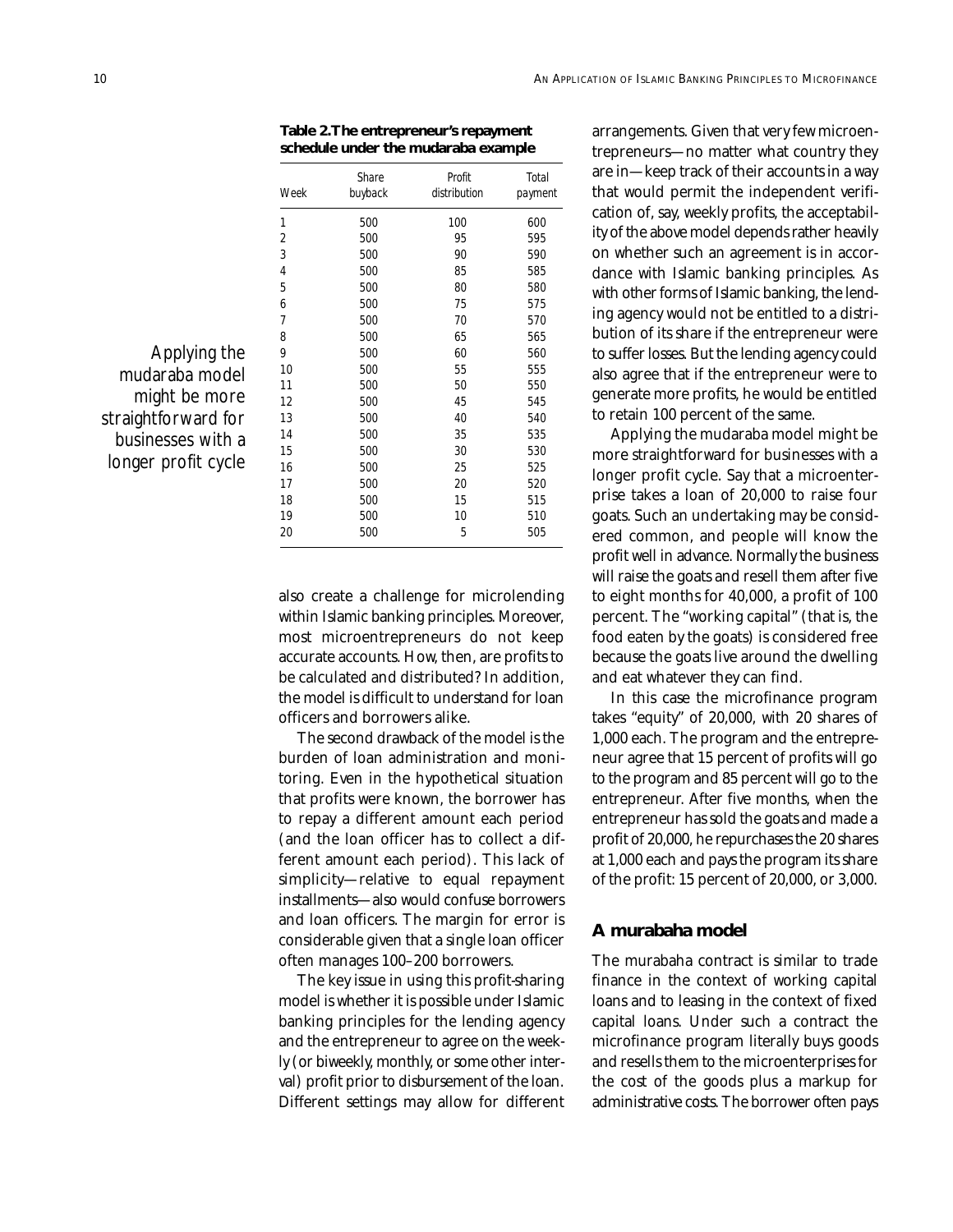for the goods in equal installments. This model is easier for borrowers to understand and simplifies loan administration and monitoring. The microfinance program owns the goods until the last installment is paid.

How would this Islamic model work with the group liability mechanism common to microfinance? A microfinance program introduced in Yemen in mid-1997 provides an example. Today this program has more than 1,000 active borrowers, 30 percent of them women, and \$150,000 in outstanding loans. Target clients are the entrepreneurial poor in urban slum districts. The loan turnaround is one week.

Loan application procedures are simple. Existing or startup microenterprises interested in obtaining microfinance are asked to form a five-person group. Group members then submit a loan application which includes basic business data, personal information, and the proposed loan size to a loan officer. Group members are also asked to sign a guarantee form indicating their agreement to vouch for one another and their willingness to pay in case of arrears or delinquency. After a simple appraisal of each group member's business by the loan officer, the loan officer forwards the group's application, business appraisal, and the guarantee form to the district supervisor and district loan committee for review and approval.

Once a loan application has been approved, the loan officer buys the chosen business items and resells them to the borrowers after adding a specific margin—a markup—to the actual purchase amount. In this example, the markup determined by the project is 2 percent a month. Finally, the borrower signs an agreement indicating the final price of the resold items, the repayment period, and the installment amount.

To administer the model, the microfinance program's financial department opens an account for each borrower indicating the number and size of each installment and the due date. The loan officer issues receipts to borrowers (from a receipt book issued by the program) when collecting loan installments. In addition, the loan officer collects 30 rials a week from each group member for the insurance fund and deposits them with the financial department. The insurance fund has a separate account that indicates its income and expenses. This fund compensates borrowers who face emergencies—such as fire, flood, and death—that affect their business. Borrowers are eligible for compensation from the insurance fund if group members and the responsible loan officer approve.

To ensure proper follow-up, the district supervisor, project manager, and assistant project manager conduct random field visits to project clients to confirm the existence and sustainability of their businesses. In addition, the project management team, working with the financial department, prepares monthly progress reports indicating number of loans distributed, types of businesses, gender distribution of borrowers, loans per loan officer, repayment rate, overdue rate, delinquency rate, aging of arrears, and the like. Borrowers who manage their business wisely and efficiently and pay back their loans on time are eligible for a consecutive loan for the same or a larger amount, based on their business needs.

### **Experience with mudaraba and murabaha in microfinance**

Borrower feedback from the field indicates an initial preference for the profit-sharing mechanism—that is, mudaraba. This preference may reflect borrowers' familiarity with this mechanism, as it is commonly used for supplier credit and other types of informal finance. But not all borrowers may understand that the profit-sharing mechanism may, under certain designs, be more expensive for them than other alternatives within Islamic banking. Moreover, some borrowers recog-

Borrower feedback indicated an initial preference for the mudaraba mechanism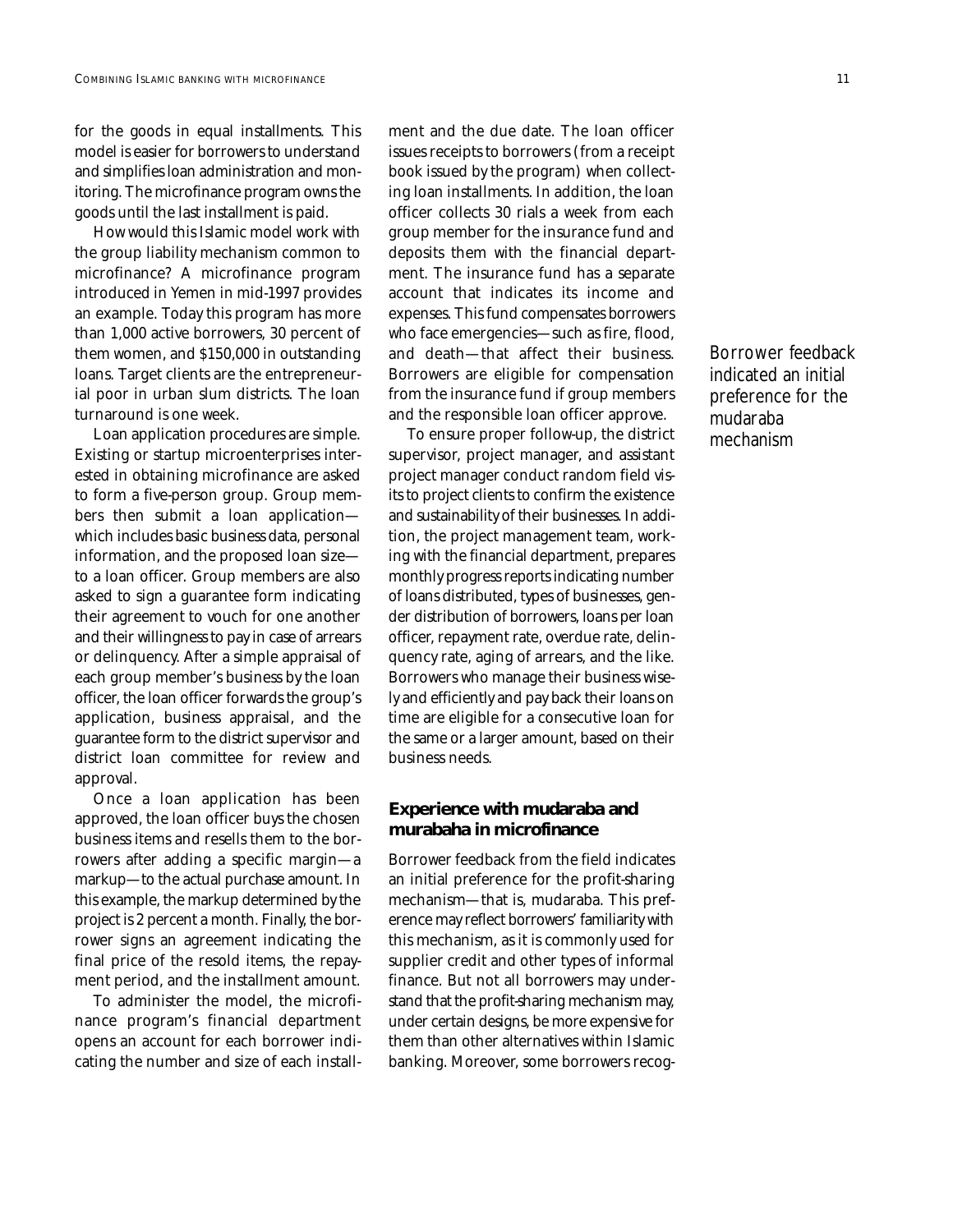nize the potential for conflict between the microfinance program and the borrower in determining profit. Other borrowers did not like the profit-sharing of mudaraba because they did not want to reveal their profits to the program (and their group).

Many borrowers initially expressed doubts about the appropriateness of the "buy-resell" mechanism (murabaha) because it appeared too similar to the forbidden practice of fixed interest rates (riba). But experience has shown that once the mechanism is properly explained to borrowers and local religious leaders, it is accepted. Borrowers accept that a microfinance program incurs costs and that these costs have to be recovered in order for the program to continue offering financial services. Borrowers also appreciate the simplicity and transparency of the model.

The "buy-resell" model, which allows repayments in equal installments, is easier to administer and monitor. In addition, it seems to conform to practices in regions where even the handling of money is considered haram—that is, in discord with the Islamic code. In such areas borrowers would not receive the loan in the form of money, but in the form of goods that the microfinance program would purchase on their behalf and then "resell" to them. An important constraint of this model for microfinance, however, is the program's higher administrative cost, since loan officers need to get involved in the market operation. But experience indicates that these initial higher transactions costs are offset by the lower costs of loan administration and monitoring. Moreover, an increase in lending volume suggests that these initial higher transactions costs can be lowered to acceptable levels.

A microfinance program has to make several tradeoffs when selecting an appropriate loan methodology based on Islamic banking principles (table 3). The program must account for the administrative costs and risks of a particular methodology not only to the program but also to borrowers.

### **Note**

1. This section draws heavily from Brandsma and Abou El Yazeid (1997).

**Table 3. Islamic finance models and their applicability to microfinance**

| <i><u><b>Issue</b></u></i>         | Mudaraba (profit sharing)                                                                                                                                                                                                                              | Murabaha (buy-resell)                                                                                                                                                                                                         |
|------------------------------------|--------------------------------------------------------------------------------------------------------------------------------------------------------------------------------------------------------------------------------------------------------|-------------------------------------------------------------------------------------------------------------------------------------------------------------------------------------------------------------------------------|
| Most applicable for                | Fixed assets (investment capital) and potentially<br>working capital                                                                                                                                                                                   | Working capital and investment capital                                                                                                                                                                                        |
| Cost to borrowers                  | Potentially higher because of higher profit sharing with Lower<br>the microfinance program as a result of higher risk                                                                                                                                  |                                                                                                                                                                                                                               |
| Initial acceptance by<br>borrowers | Higher                                                                                                                                                                                                                                                 | Lower                                                                                                                                                                                                                         |
| Risk to borrowers                  | Lower if no predetermined minimum profit is allowed Higher                                                                                                                                                                                             |                                                                                                                                                                                                                               |
| Risk to the program                | Higher if no predetermined minimum profit is allowed Lower                                                                                                                                                                                             |                                                                                                                                                                                                                               |
|                                    | Administrative costs Administration is potentially complex, although<br>this could be resolved by predetermining<br>a minimum profit. Still, costs of loan<br>administration and monitoring are high given<br>the complexity of the repayment schedule | Initial higher transactions costs because<br>of the large number of buy-sell<br>transactions. Costs of loan<br>administration and monitoring are<br>substantially lower, however, because<br>the repayment schedule is simple |
| Enforcement                        | Difficult if profit must be determined for each<br>installment, because most borrowers do not<br>keep sufficiently accurate accounts                                                                                                                   | Less difficult because the program owns<br>the goods until the last installment is<br>paid                                                                                                                                    |

The higher initial transactions costs of the murabaha model are offset by the lower costs of loan administration and monitoring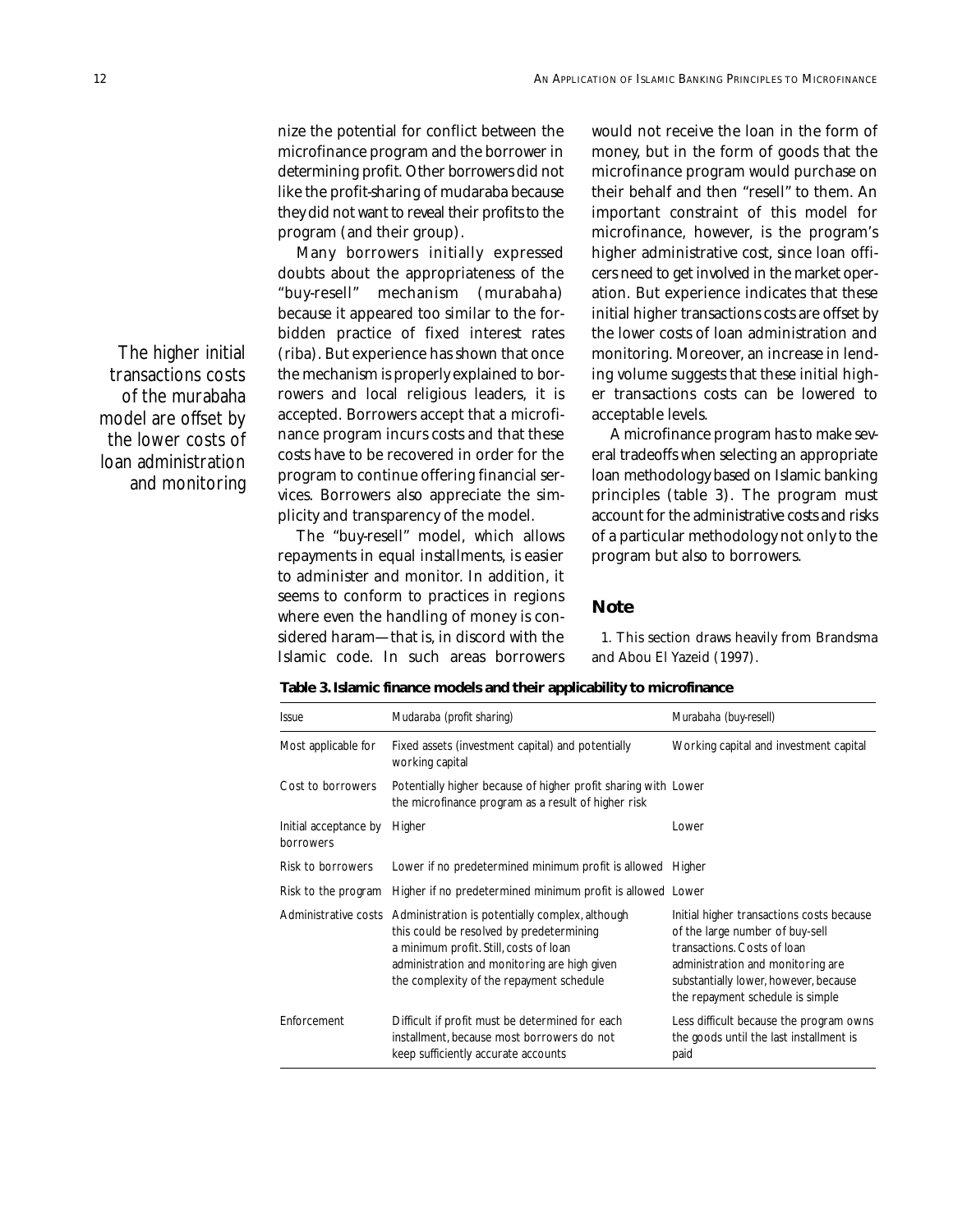## **Conclusion**

Islamic banking, with its emphasis on risk sharing and, for certain products, collateralfree loans, is compatible with the needs of some microentrepreneurs. And because it promotes entrepreneurship, expanding Islamic banking to the poor could foster development under the right application. Islamic law allows room for financial innovation, and several Islamic contractual arrangements can be combined to design a new hybrid (Khan 1997). Bearing in mind the guiding principles for successful microfinance programs (see box 1), and with adjustments to incorporate Islamic banking principles, the Islamic financial system could offer alternatives in microfinance. Viable projects that are rejected by conventional lending institutions because of insufficient collateral might prove to be acceptable to Islamic banks on a profit-sharing basis.

Islamic banking offers loan products based on intangibles such as a businessperson's experience and character. Microfinance programs have extensive experience with character-based lending, as most microentrepreneurs lack acceptable collateral. Thus there is potential compatibility between the needs of microentrepreneurs and the practice of Islamic banking.

In certain circumstances the mudaraba (profit sharing) and murabaha (buy-resell) methodologies may be appropriate for microfinance. Although the murabaha (buy-resell) model generates high initial transactions costs, these can be potentially offset by low loan administrative and monitoring costs given the simplicity of the model. And while the mudaraba (profit sharing) model may require the frequent determination of business profits—and it is not entirely clear how such profits would be determined—this methodology is feasible, and in some form or another can be used to achieve the goals of microenterprise lending. Other types of Islamic lending—such as qard al hasanah (benevolent lending with a service fee)—may emerge as more practitioners implement Islamic lending principles in microfinance institutions.

Islamic banking techniques could give thousands of entrepreneurial poor access to microfinance—an option they might not consider if traditional, interest-based commercial loans were offered. More experimentation and practice in the field should contribute to more knowledge and a better understanding of effective loan delivery mechanisms using Islamic banking principles.

Islamic banking techniques could give thousands of entrepreneurial poor access to microfinance